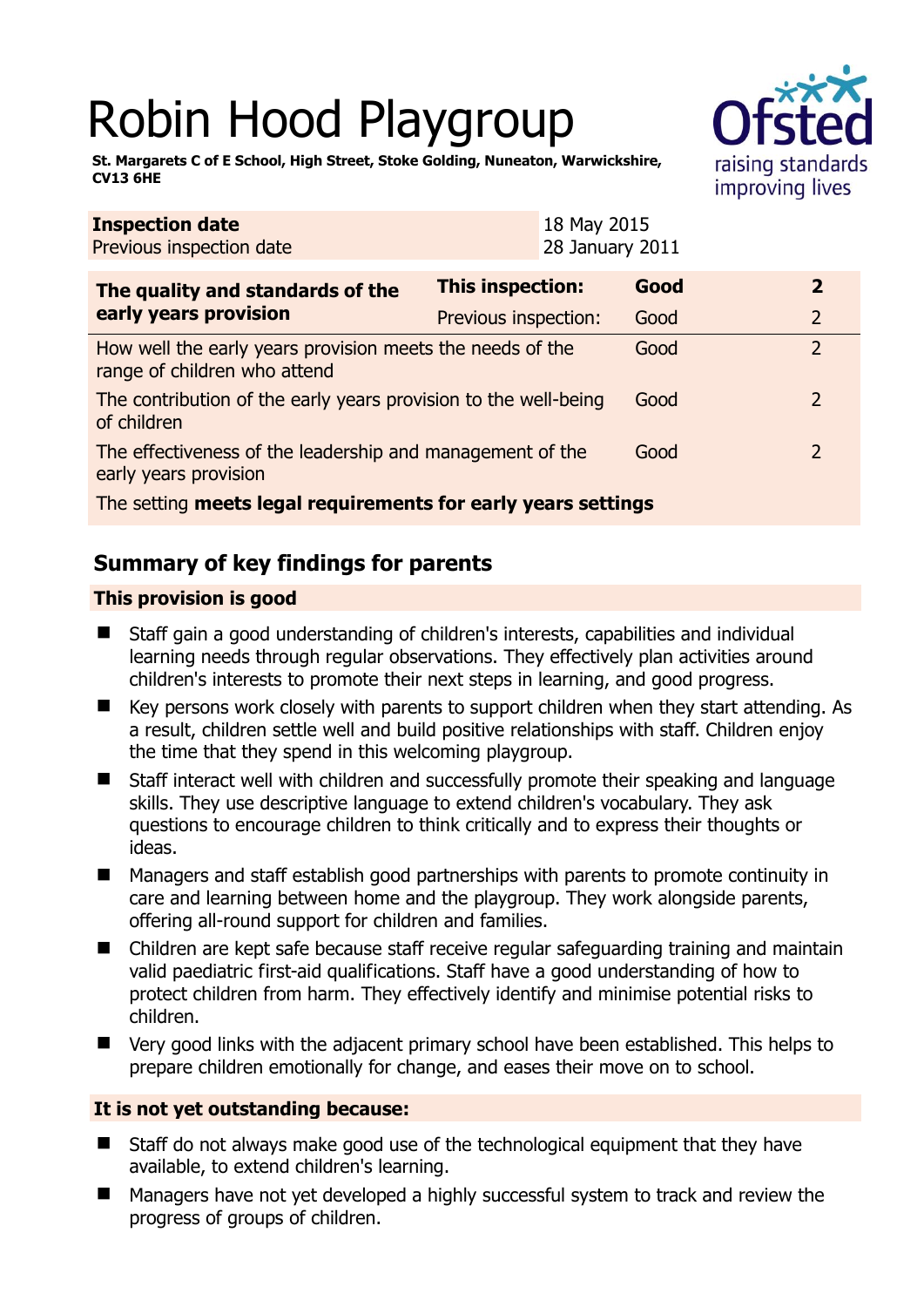# **What the setting needs to do to improve further**

#### **To further improve the quality of the early years provision the provider should:**

- $\blacksquare$  provide even more opportunities for children to use the available technological toys and equipment, to further promote their learning
- extend systems for reviewing children's learning and development to provide more detailed information about the progress of specific groups of children; use this to check whether the provision for these groups could be improved even further.

#### **Inspection activities**

- $\blacksquare$  The inspector had a tour of the playgroup with the manager.
- The inspector observed teaching and learning activities, indoors and outside.
- The inspector looked at a sample of policies, children's assessment records, planning documentation and the playgroup's self-evaluation form.
- The inspector carried out a joint observation with the manager.
- The inspector checked evidence of the suitability and qualifications of staff working with the children.
- The inspector took account of the views of children, staff and parents spoken to on the day of inspection.

#### **Inspector**

Victoria Mulholland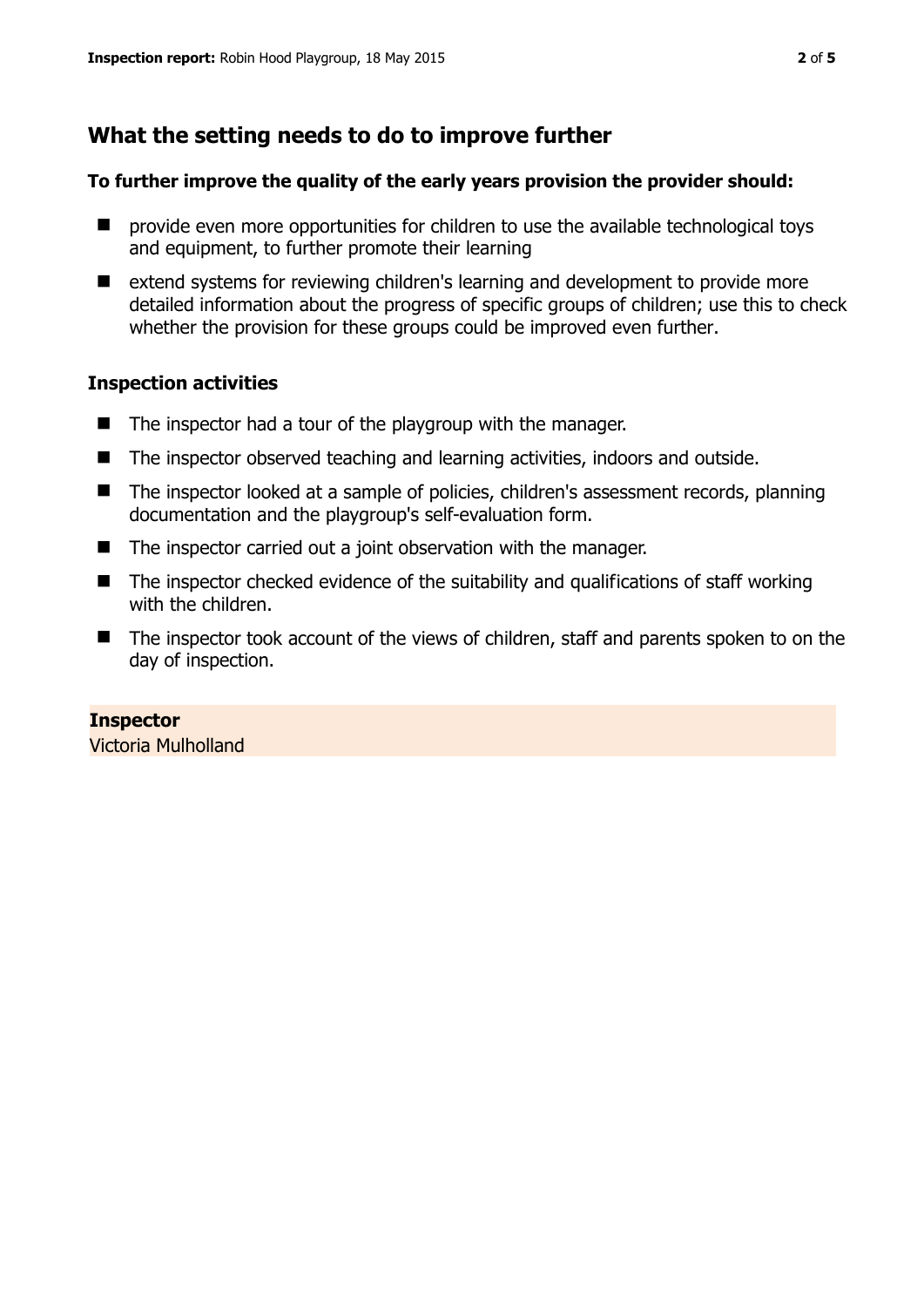## **Inspection findings**

#### **How well the early years provision meets the needs of the range of children who attend. This is good**

Staff provide a broad range of interesting and enjoyable activities, inside and outdoors, to effectively promote children's learning. Children benefit from daily opportunities to work in smaller groups. There is a good balance between adult-led and child-initiated activities. The well-qualified staff have a good understanding of how children learn through play and investigation. The quality of teaching is good and children are enthusiastic learners. For example, children delight in the opportunity to catch rain in buckets and splash in puddles. They are fascinated to investigate the flow of water, watching what happens when they pour it down tubes. Children use magnifying glasses to hunt for garden creatures. They learn about growth and change, for instance, as they are involved in planting and growing fruit and vegetables. However, children do not consistently have opportunities to use the good range of technological toys available to enhance their learning. Staff teach children to count, recognise numbers, and use mathematical language to talk about size, quantity, capacity and weight. Children's early literacy skills are promoted well as they join in with stories, songs and rhymes. They use writing and drawing materials, and learn to recognise and write their own names. Overall, children are well prepared for the next stage in their learning and the move on to school.

#### **The contribution of the early years provision to the well-being of children is good**

Staff place a strong focus on children's personal, social and emotional development. They are warm and encouraging in their relationships with children. Their praise and reassurance effectively promotes children's sense of self-esteem. Staff encourage children to try to do things for themselves, to foster their independence, confidence and selfassurance. Staff are good role models and give clear guidance to children about how to behave. As a result, children learn to share, take turns, and behave well. Children learn how to keep themselves safe. For instance, staff work with parents to raise children's understanding of road safety. Children's good health is successfully promoted as they enjoy healthy snacks and drinks. They have plenty of opportunities to get fresh air as they play and continue their learning outdoors.

#### **The effectiveness of the leadership and management of the early years provision is good**

Managers and staff have a good understanding of the requirements of the Early Years Foundation Stage. They effectively review individual children's learning and progress, to identify areas where they need further challenge or extra support. Managers ensure that additional support is obtained from external agencies where appropriate. However, the good information about children's progress is not consistently used to check the progress of specific groups of children. For example, managers do not fully consider any differences in the progress made by girls and boys, or younger children, to review the effectiveness of the provision for these groups. Effective staff supervision processes ensure the good quality and consistency of practice. Managers reflect on ways to further improve and develop the playgroup to continue to enhance outcomes for children.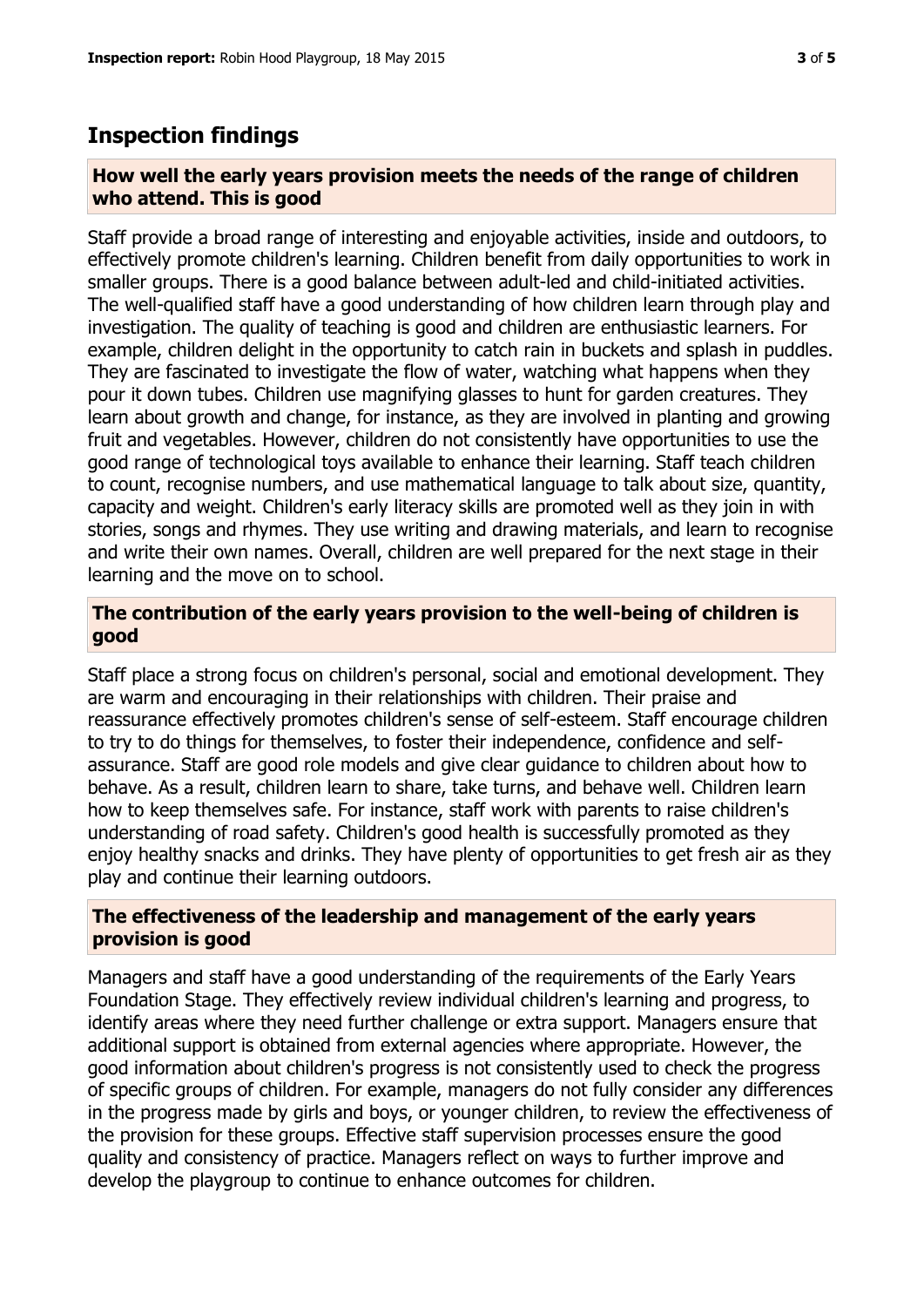## **Setting details**

| Unique reference number       | 226460                                  |  |
|-------------------------------|-----------------------------------------|--|
| <b>Local authority</b>        | Leicestershire                          |  |
| <b>Inspection number</b>      | 866292                                  |  |
| <b>Type of provision</b>      | Sessional provision                     |  |
| <b>Registration category</b>  | Childcare - Non-Domestic                |  |
| Age range of children         | $2 - 4$                                 |  |
| <b>Total number of places</b> | 26                                      |  |
| Number of children on roll    | 37                                      |  |
| <b>Name of provider</b>       | Amanda Barber and Jane Ward Partnership |  |
| Date of previous inspection   | 28 January 2011                         |  |
| <b>Telephone number</b>       | 01455 213990                            |  |

Robin Hood Playgroup was registered in 1998. It operates from premises within the grounds of St. Margaret's Church of England Primary School. The playgroup employs three members of childcare staff. Of these, all hold appropriate early years qualifications, including two at level 3 and one with Early Years Professional status. The playgroup opens from Monday to Friday during term times only. It operates between 8.30am and 3.15pm. The playgroup provides funded early education for two-, three- and four-year-old children.

This inspection was carried out by Ofsted under sections 49 and 50 of the Childcare Act 2006 on the quality and standards of provision that is registered on the Early Years Register. The registered person must ensure that this provision complies with the statutory framework for children's learning, development and care, known as the Early Years Foundation Stage.

Any complaints about the inspection or the report should be made following the procedures set out in the guidance 'Complaints procedure: raising concerns and making complaints about Ofsted', which is available from Ofsted's website: www.gov.uk/government/organisations/ofsted. If you would like Ofsted to send you a copy of the guidance, please telephone 0300 123 4234, or email enquiries@ofsted.gov.uk.